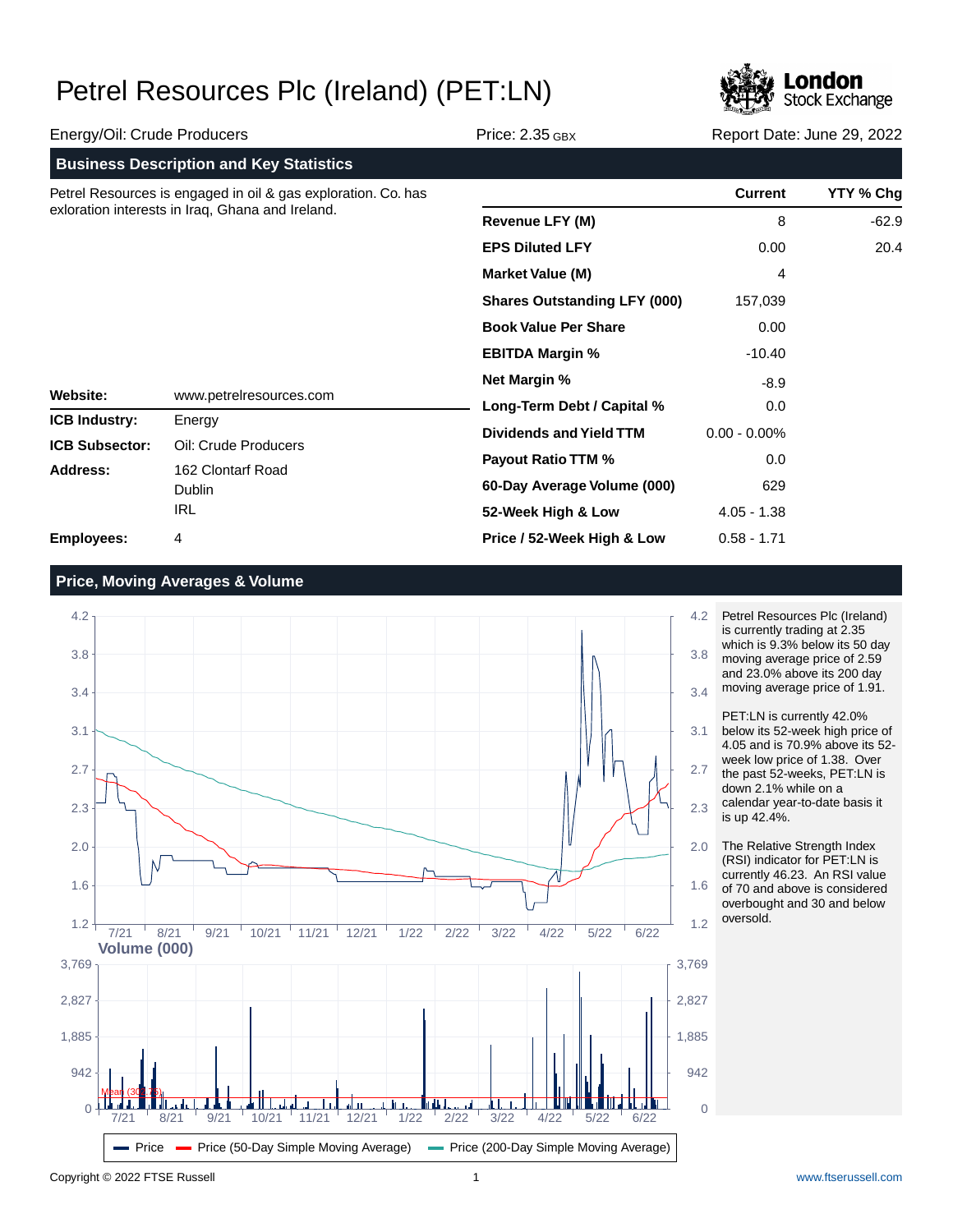

#### Energy/Oil: Crude Producers Price: 2.35 GBX Report Date: June 29, 2022

| <b>Price Performance</b> | % Change | <b>Difference</b><br><b>vs FTSE 350</b> | <b>Technical Indicators</b>          |       |
|--------------------------|----------|-----------------------------------------|--------------------------------------|-------|
| 1-Day $%$                | $-2.08$  | $-1.71$                                 | 50-Day Average Price                 | 2.59  |
| 1-Week %                 | $-6.00$  | $-8.79$                                 | Price / 50-Day Average               | 0.91  |
| 4-Week %                 | $-16.07$ | $-11.73$                                | 200-Day Average Price                | 1.91  |
| 52-Week %                | $-2.08$  | $-1.32$                                 | Price / 200-Day Average              | 1.23  |
| Quarter-to-Date %        | 67.86    | 71.73                                   | <b>RSI - Relative Strength Index</b> | 46.23 |
| Year-to-Date %           | 42.42    | 46.55                                   | <b>Risk Metrics</b>                  |       |
| Last Month %             | 30.23    | 29.74                                   | <b>Price Volatility</b>              | 0.25  |
| <b>Last Quarter %</b>    | $-15.15$ | -14.88                                  | <b>Sharpe Ratio</b>                  | 0.11  |
| Last Calendar Year %     | -47.62   |                                         | -61.98 Sortino Ratio                 | 0.48  |

### **5-Year Price Performance vs. FTSE 350**

# **Petrel Resources Plc (Ireland) Current: 0.82 CAGR: -4.0% Current: 0.82 CAGR: -4.0% Current: 0.99 CAGR: -0.1%**



**FTSE 350 Index Current: 0.99 CAGR: -0.1%**

Over the past five years, Petrel Resources Plc (Ireland)'s stock price is down 18.3% which is 17.8% below the FTSE 350 Index performance of -0.5% over the same period. Petrel Resources Plc (Ireland)'s cumulative annualized growth rate (CAGR) over the five year period has been -4.0% while that of the FTSE 350 Index has been -0.1%.

Over the past year, Petrel Resources Plc (Ireland)'s stock price performance of -2.1% has underperformed that of the FTSE 350 Index by 1.3%. On a year-to-date basis, Petrel Resources Plc (Ireland)'s stock price performance of 42.4% has underperformed the FTSE 350 Index by 46.6%.

Over the past week, Petrel Resources Plc (Ireland)'s stock price performance of -6.0% has underperformed that of the FTSE 350 Index by 8.8%.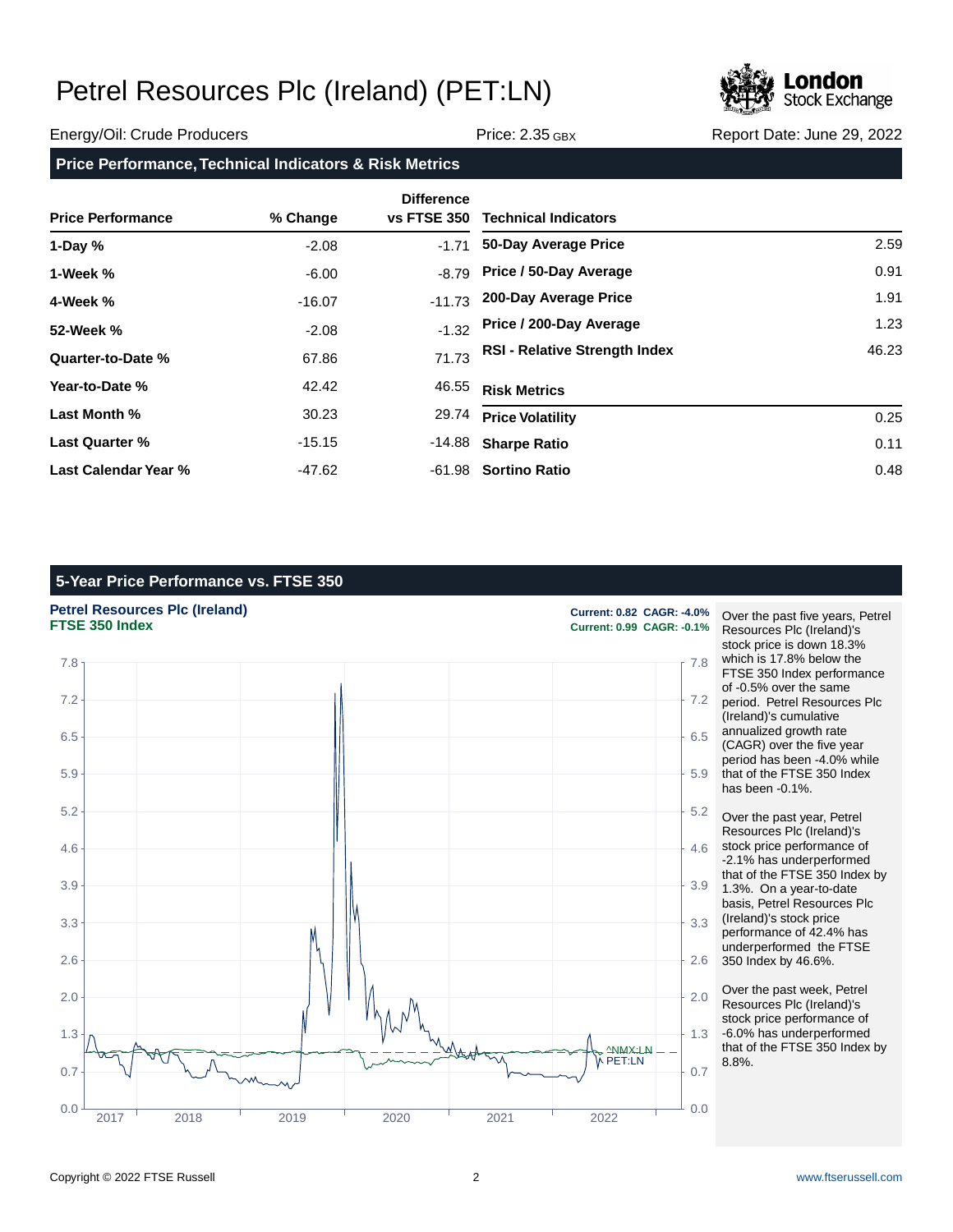

### Energy/Oil: Crude Producers **Price: 2.35 GBX** Price: 2.35 GBX Report Date: June 29, 2022 **Growth and Profitability Metrics**

| <b>Historical Growth</b> | 3-Year  | 5-Year  |      | 10-Year Profitability     | <b>Current</b> | 5-Year<br>Average | 10-Year<br>Average |
|--------------------------|---------|---------|------|---------------------------|----------------|-------------------|--------------------|
| <b>Revenues %</b>        |         |         |      | Gross Margin %            | 0.0            |                   |                    |
| Revenues Per Share %     |         |         |      | <b>EBITDA Margin %</b>    | $-10.4$        |                   |                    |
| <b>EBITDA %</b>          |         |         |      | <b>Pre-Tax Margin %</b>   | $-9.2$         |                   |                    |
| <b>EPS Diluted %</b>     | 40.6    | $-9.1$  | 88.0 | <b>Net Margin %</b>       | -8.9           |                   |                    |
| <b>Free Cash Flow %</b>  | $-28.9$ |         |      | <b>Return on Equity %</b> | $-63.8$        | $-63.1$           | $-33.9$            |
| Cash from Operations %   | $-22.3$ | $-9.8$  |      | -99.9 Return on Capital % | $-57.7$        | $-60.8$           | $-32.6$            |
| <b>Book Value %</b>      | $-42.5$ | $-41.8$ |      | -26.9 Return on Assets %  | $-30.2$        | $-46.4$           | $-26.1$            |



Petrel Resources Plc (Ireland)'s cumulative annualized EPS growth rate over the charted period is 0.0%. This compares to cumulatative annualized growth of 40.6% over the past 3 years.



Petrel Resources Plc (Ireland)'s return on equity of -63.8% is 1.2% above the period's mean return on equity of -64.9%. During the charted period, the observed ROE high and low were -13.3% and -100.0% respectively.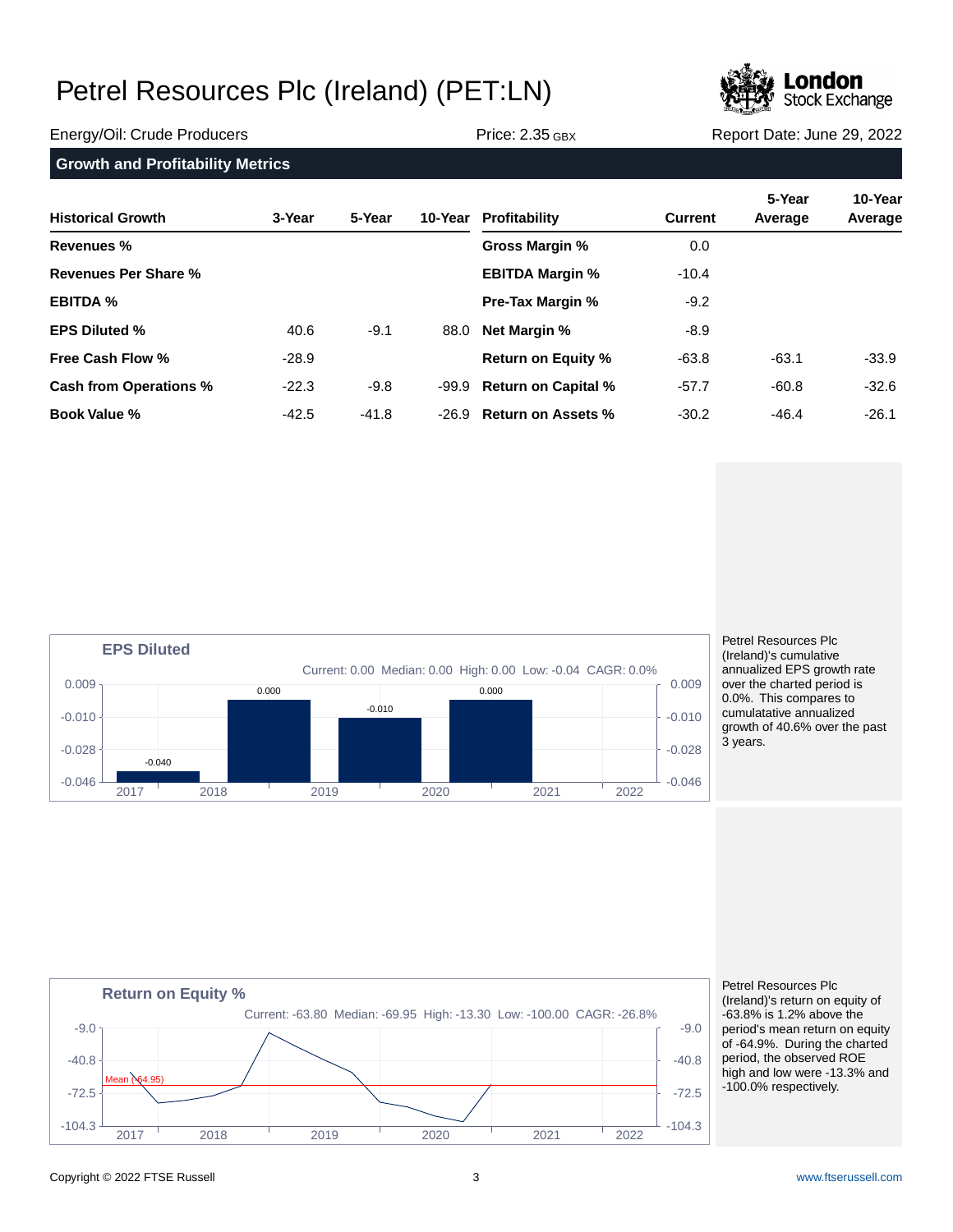

| Energy/Oil: Crude Producers        |                |                         | Price: $2.35$ GBX        |                                  | Report Date: June 29, 2022 |                  |                          |
|------------------------------------|----------------|-------------------------|--------------------------|----------------------------------|----------------------------|------------------|--------------------------|
| <b>Valuation Metrics</b>           |                |                         |                          |                                  |                            |                  |                          |
|                                    | <b>Current</b> | 5-Year<br><b>Median</b> | 10-Year<br><b>Median</b> |                                  | <b>Current</b>             | 5-Year<br>Median | 10-Year<br><b>Median</b> |
| Price / EPS TTM                    | 99.9           | 99.0                    | 99.0                     | <b>Earnings Yield %</b>          | $-10.23$                   | $-24.62$         | $-15.84$                 |
| <b>Price / Sales</b>               | 0.2            | 0.2                     |                          | 0.3 Free Cash Flow Yield %       | 0.00                       | 0.00             | 0.00                     |
| <b>Price / Operating Cash Flow</b> |                |                         |                          | Dividend Yield %                 | 0.00                       | 0.00             | 0.00                     |
| <b>Price / Book Value</b>          | 7.0            | 4.8                     | 1.3                      | <b>Enterprise Value / EBITDA</b> | 50.0                       | 50.0             | 50.0                     |





Petrel Resources Plc (Ireland) has a Free Cash Flow Yield of 0.00% based on free cash flow generated during the latest fiscal year. This value is equal to the historically observed Free Cash Flow Yield of 0.00%, while high and low observations have been 0.00 and 0.00.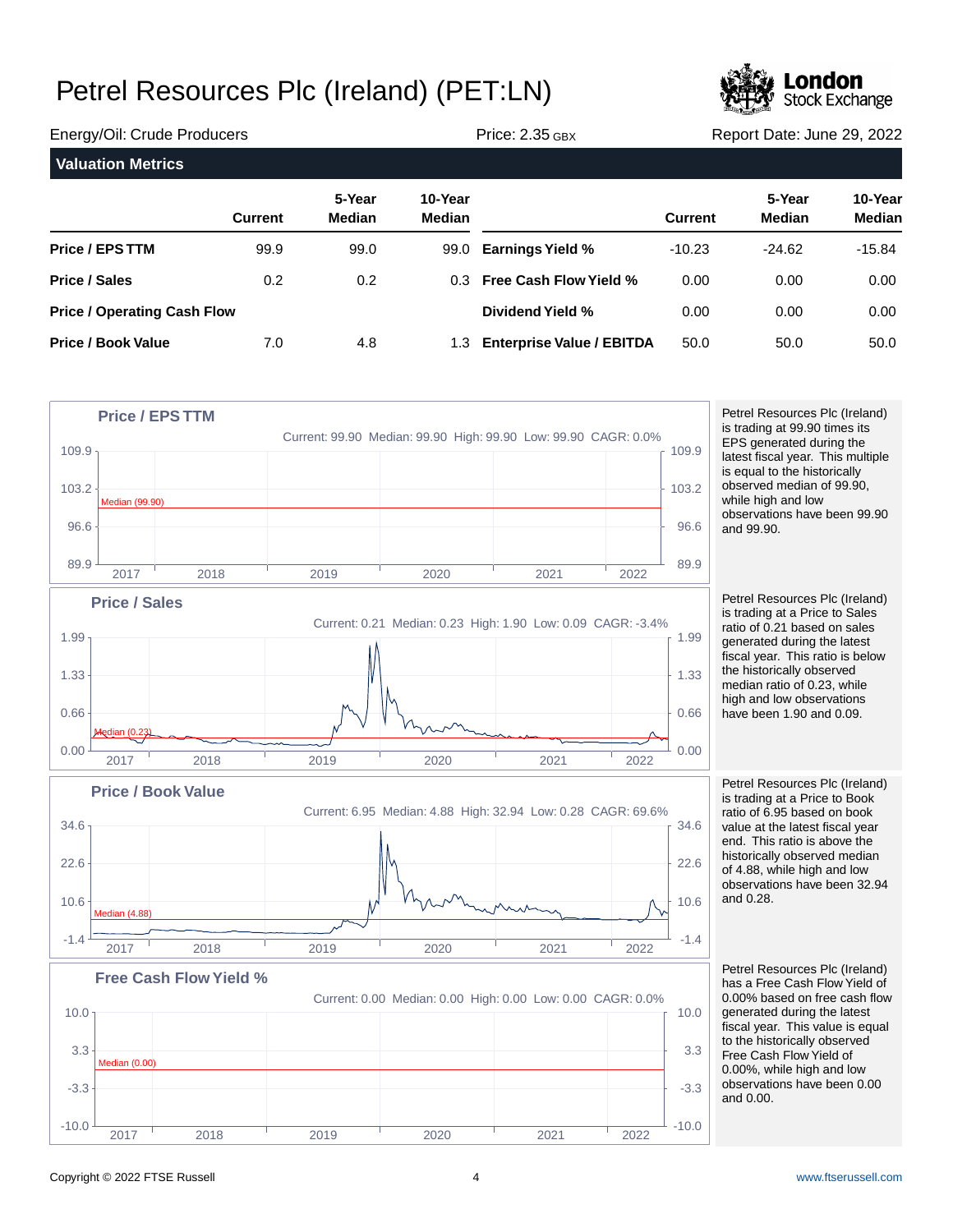

#### Energy/Oil: Crude Producers Price: 2.35 GBX Report Date: June 29, 2022

#### **ICB Subsector Peer Comparisons**





|                                         | 0.0 | 26.1 | 52.1 | 78.2 | 104.2 |
|-----------------------------------------|-----|------|------|------|-------|
|                                         |     |      |      |      | 99.9  |
| <b>Petrel Resources Plc (Ireland)</b>   |     |      |      |      |       |
| <b>RAK Petroleum PLC -</b>              |     |      |      |      | 99.9  |
| Energean plc -                          |     |      |      |      | 99.9  |
| Capricorn Energy PLC -                  |     |      |      |      | 99.9  |
| Diversified Energy Company Plc -        |     |      |      |      | 99.9  |
| Tullow Oil Plc (UK) -                   |     |      |      |      | 99.9  |
| Pantheon Resources PLC -                |     |      |      |      | 99.9  |
| Seplat Petroleum Development Co PLC -   |     |      |      |      | 99.9  |
| Peer Group Average ·                    |     |      |      | 85.4 |       |
| Oil & Gas Development Co Ltd -          |     | 41.7 |      |      |       |
| International Petroleum Corp (Canada) - |     | 13.1 |      |      |       |
|                                         | 0.0 | 26.1 | 52.1 | 78.2 | 104.2 |



#### **Price Change Year to Date % Price Change Last Calendar Year %**



#### **Price / EPS TTM Price / Book Value**



#### **EPS 5-Year Growth Rate % Revenue 5-Year Growth Rate %**

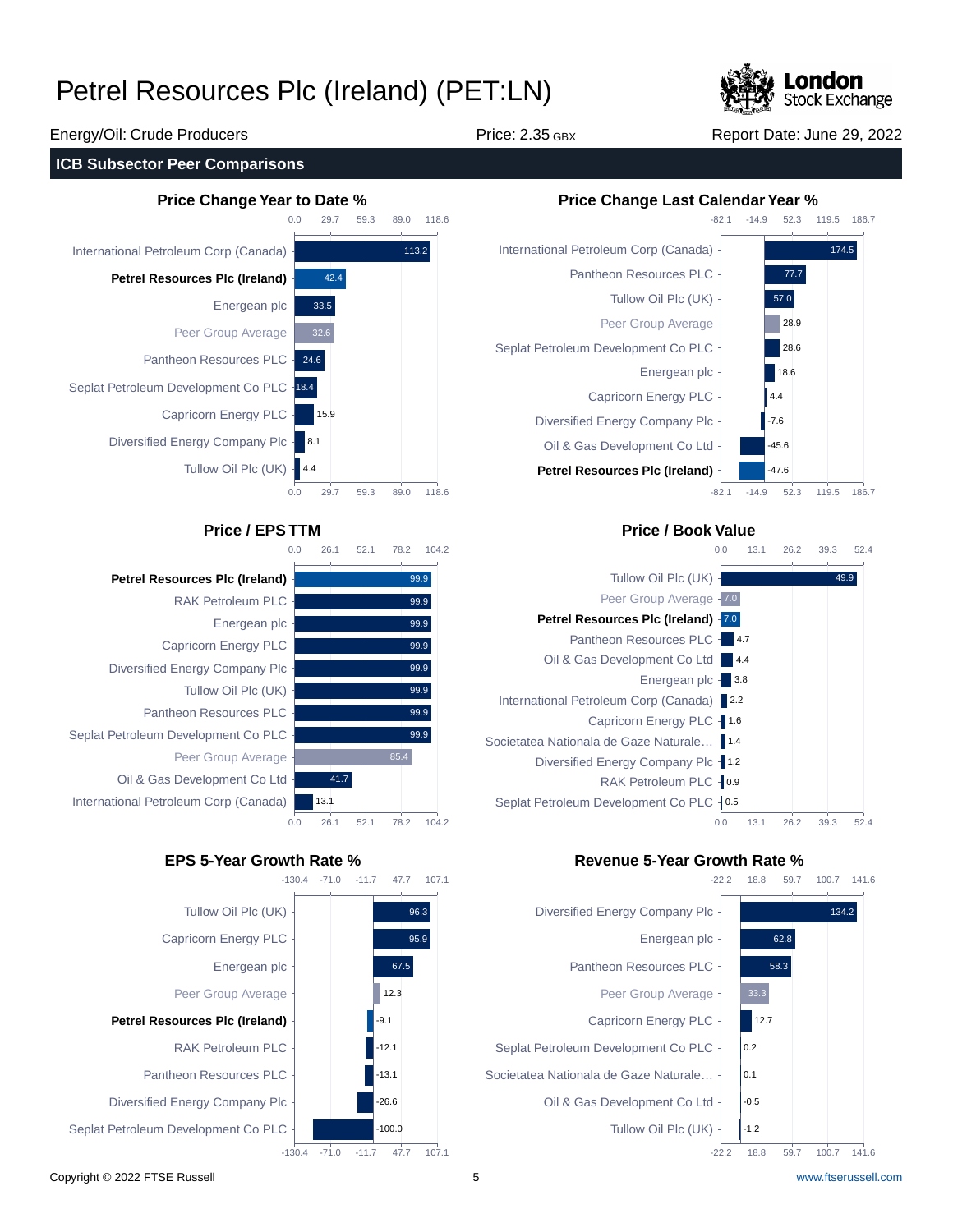

Energy/Oil: Crude Producers Price: 2.35 GBX Report Date: June 29, 2022

#### **Abbreviations:**

| <b>CAGR</b>   | - Cumulative annual growth rate.                                |
|---------------|-----------------------------------------------------------------|
| <b>EBIT</b>   | - Earnings before interest and taxes.                           |
| <b>EBITDA</b> | - Earnings before interest, taxes, depreciation & amortization. |
| <b>LFY</b>    | - Last fiscal year                                              |
| М             | - Million                                                       |
| <b>LON</b>    | - London Stock Exchange                                         |

#### **Definitions:**

**Market Value** - Weekly Price times latest Shares Outstanding times any applicable ADR factor.

**Revenue** - Sum of the last four quarters of Revenues.

**Revenue Per Share** - Sum of the last four quarters of Total Revenue divided by Weighted Average Shares Outstanding.

**Operating EPS LFY** - EPS excluding non-recurring, non-operating items, fiscal year aligned TTM value.

60-Day Average Volume (000) - The average of the last 60 daily volume values in thousands of shares.

**Price 52-Week High** - The high closing price from the last 52 weeks of daily closing prices.

**Price 52-Week Low** - The low closing price from the last 52 weeks of daily closing prices.

**Price / 52-Week High** - Latest price divided by the high price from the past 52 weeks of daily closing prices.

**Price / 52-Week Low** - Latest price divided by the low price from the past 52 weeks of daily closing prices.

**50-Day Average Price** - Mean of last 50 daily closing prices.

**200-Day Average Price** - Mean of last 200 daily closing prices.

Price / 50-Day Average Price - Latest closing price divided by mean of last 50 daily closing prices, as a percentage.

**Price / 200-Day Average Price** - Latest closing price divided by mean of last 200 daily closing prices, as a percentage.

Relative Strength Index - Relative Strength Index or RSI measures the magnitude of gains over a given time period against the magnitude of losses over that period. The equation is RSI = 100 - 100 / (1 + RS) where RS = (total gains / n) / (total losses / n) and n = number of RSI periods. In this item, 14 days is used and one year of daily prices are considered. A value of 30 or below may imply oversold and 70 or above may imply overbought.

**Price Volatility** - The standard deviation of the last 20 days of daily closing prices.

Sharpe Ratio - The 5 year average of the excess monthly return over the risk - free rate(1 - month T - bill) over the 5 year standard deviation of the same series.

**Sortino Ratio** - The same calculation as the Sharpe Ratio but with positive excess returns set to zero for the standard deviation denominator, so only negative volatility weighs in.

**Dividends Per Share TTM** - Sum of the last four quarters of Dividends Per Share.

Payout Ratio - Dividends Per Share TTM divided by Operating EPS TTM.

**Dividend Yield TTM %** - Sum of the last four quarter of Dividends Per Share divided by Weekly Price.

**EBITDA** - Sum of the last four quarters of EBITDA (Operating Income + Depreciation & Amortization).

**Free Cash Flow** - Sum of the last four quarters Net Cash from Operations minus Capital Expenditures (Purchase of Property, Plant & Equipment), from the Cash Flow Statement.

**Book Value Per Share** - Total Common Equity last quarter divided by Shares Outstanding last quarter.

**Gross Margin %** - Sum of the last four quarters Gross Profit divided by the sum of the last four quarters Revenues.

**EBITDA Margin %** - Sum of the last four quarters EBITDA divided by the sum of the last four quarters Revenues.

**Pre-Tax Margin %** - Sum of the last four quarters of Earnings Before Taxes divided by sum of the last four quarters Revenues.

**Net Profit Margin %** - Sum of the last four quarters of Operating EPS divided by sum of the last four quarters Revenues Per Share.

**Return on Equity %** - Sum of the last four quarters of Operating EPS divided by the average of the last four quarters Book Value.

**Return on Capital %** - Sum of the last four quarters of Operating EPS divided by the average of the last four quarters Total Capital Per Share.

**Return on Assets %** - Sum of the last four quarters of Operating EPS divided by the average of the last four quarters Total Assets Per Share.

**Price / EPS TTM** - Weekly Price divided by the sum of the last four quarters of Operating EPS (capped at 99.9).

**Price / Sales** - Weekly Price divided by Revenues Per Share TTM.

**Price / Book Value** - Weekly Price divided by Book Value Per Share last quarter. Book Value Per Share is Total Common Equity last quarter divided by Shares Outstanding last quarter (capped at 49.9).

**Free Cash Flow Yield %** - Free Cash Flow Per Share TTM divided by Weekly Price.

Enterprise Value - Market Value plus Total Debt last year plus Preferred Equity last year minus Cash & Cash Equivalents last year.

**Enterprise Value / Sales** - Enterprise Value divided by the sum of the last four quarters of Revenue.

**Enterprise Value / EBITDA** - Enterprise Value divided by EBITDA TTM.

**Enterprise Value / EBIT** - Enterprise Value divided by trailing four quarters of Operating Income.

Enterprise Value / Free Cash Flow- Enterprise Value divided by the sum of the last four quarters of Free Cash Flow.

**Russell 1000 Index** - The largest 1,000 stocks by market cap, the index comprehensively covers the US large cap universe.

EPS 5-Year Growth Rate % is capped at 999.9%.

Revenue 5-Year Growth Rate % is capped at 999.9%.